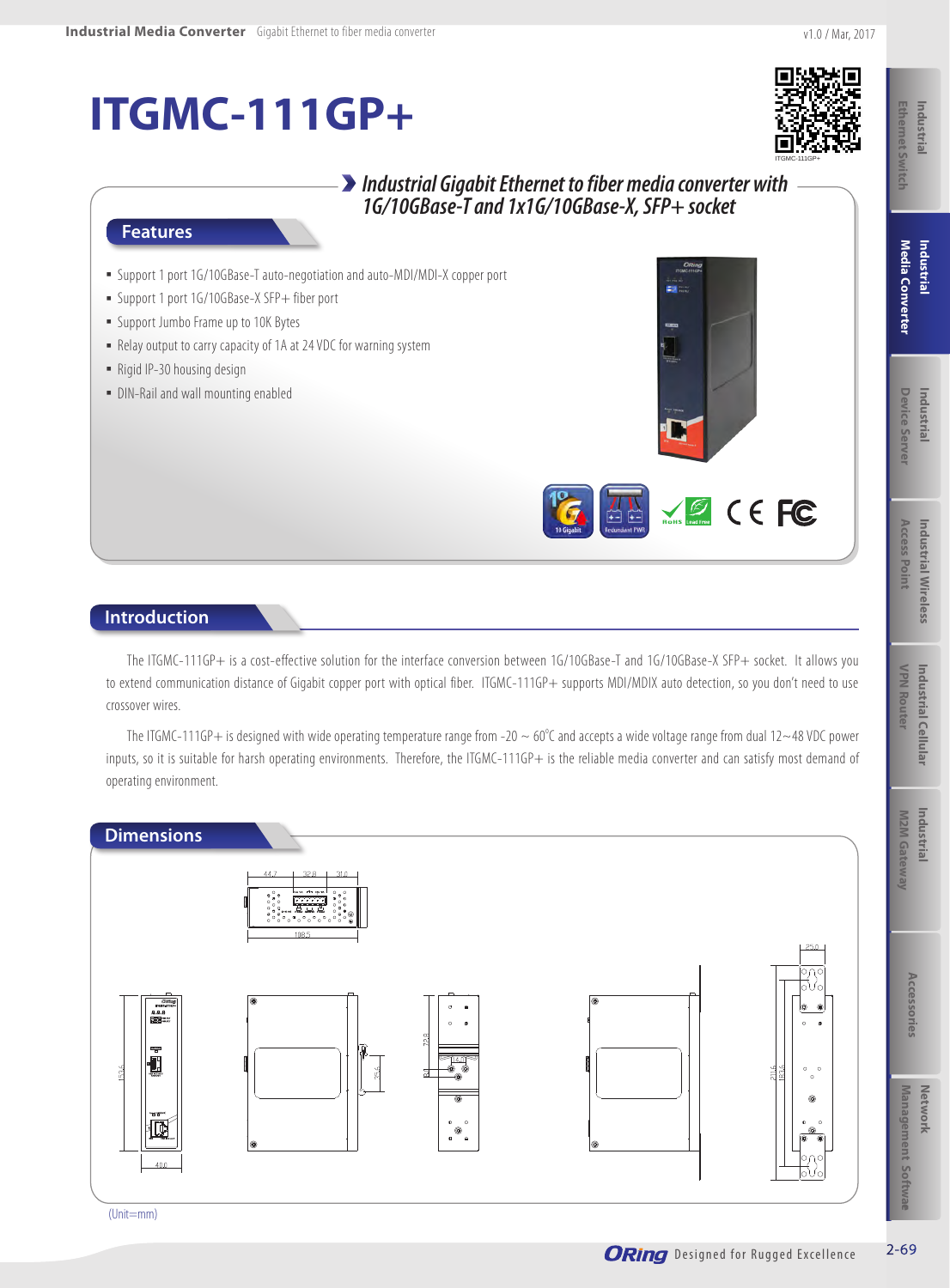## **Specifications**

| <b>ORing 10G Media Converter Model</b>  | <b>ITGMC-111GP+</b>                                                                                                            |  |  |  |  |
|-----------------------------------------|--------------------------------------------------------------------------------------------------------------------------------|--|--|--|--|
| <b>Physical Ports</b>                   |                                                                                                                                |  |  |  |  |
| 1G/10GBase-T in RJ45 Auto MDI/MDIX      | $\mathbf{1}$                                                                                                                   |  |  |  |  |
| 1G/10GBase-X SFP+ port                  | 1*NOTE1                                                                                                                        |  |  |  |  |
| <b>Technology</b>                       |                                                                                                                                |  |  |  |  |
| <b>Ethernet Standards</b>               | IEEE 802.3ae for 10Gigabit Ethernet<br>IEEE 802.3an for 10GBase-T<br>IFFF 802.3ab for 1000Base-T<br>IEEE 802.3z for 1000Base-X |  |  |  |  |
| Jumbo Frame                             | <b>10K</b>                                                                                                                     |  |  |  |  |
| <b>LED Indicators</b>                   |                                                                                                                                |  |  |  |  |
| <b>Power Indicator</b>                  | Green: Power LED x 2                                                                                                           |  |  |  |  |
| 1G/10GBase-X SFP+ Port Indicator        | Green for port Link/Act                                                                                                        |  |  |  |  |
| 1G/10GBase-T RJ45 port Indicator        | Green for Link/Act<br>Dual color LED for speed - Green for 10Gbps, Amber for 1Gbps                                             |  |  |  |  |
| <b>Relay Indicator</b>                  | Amber LED - ON: Relay activated (closed) / OFF: Relay de-activated (opened)                                                    |  |  |  |  |
| <b>Fault Contact</b>                    |                                                                                                                                |  |  |  |  |
| Relay                                   | Relay output to carry capacity of 1A at 24 VDC                                                                                 |  |  |  |  |
| Power                                   |                                                                                                                                |  |  |  |  |
| <b>Input Power</b>                      | Dual 12 $\sim$ 48 VDC voltage power inputs in 6-pin terminal block                                                             |  |  |  |  |
| Power Consumption (Typ.)                | 8.6W                                                                                                                           |  |  |  |  |
| <b>Overload Current Protection</b>      | Present                                                                                                                        |  |  |  |  |
| <b>Reverse Polarity Protection</b>      | Present                                                                                                                        |  |  |  |  |
| <b>Physical Characteristic</b>          |                                                                                                                                |  |  |  |  |
| <b>Enclosure</b>                        | $IP-30$                                                                                                                        |  |  |  |  |
| Dimension (W x D x H)                   | 40 (W) x 108 (D) x 154 (H) mm                                                                                                  |  |  |  |  |
| Weight (g)                              | 437g                                                                                                                           |  |  |  |  |
| <b>Environmental</b>                    |                                                                                                                                |  |  |  |  |
| <b>Storage Temperature</b>              | $-40$ to $85^{\circ}$ C ( $-40$ to $185^{\circ}$ F)                                                                            |  |  |  |  |
| <b>Operating Temperature</b>            | $-20$ to 60 $\degree$ C ( $-4$ to 140 $\degree$ F)                                                                             |  |  |  |  |
| <b>Operating Humidity</b>               | 5% to 95% Non-condensing                                                                                                       |  |  |  |  |
| <b>Regulatory Approvals</b>             |                                                                                                                                |  |  |  |  |
| EMI                                     | FCC Part 15, CISPR (EN55022) class A                                                                                           |  |  |  |  |
| EMS                                     | EN61000-4-2 (ESD), EN61000-4-3 (RS), EN61000-4-4 (EFT), EN61000-4-5 (Surge), EN61000-4-6 (CS), EN61000-4-8,<br>EN61000-4-11    |  |  |  |  |
| Shock                                   | IEC60068-2-27                                                                                                                  |  |  |  |  |
| <b>Free Fall</b>                        | IEC60068-2-32                                                                                                                  |  |  |  |  |
| Vibration                               | IEC60068-2-6                                                                                                                   |  |  |  |  |
| <b>MTBF(mean time between failures)</b> |                                                                                                                                |  |  |  |  |
| Time                                    | 944763.5677 hrs                                                                                                                |  |  |  |  |
| Warranty                                | 5 years                                                                                                                        |  |  |  |  |